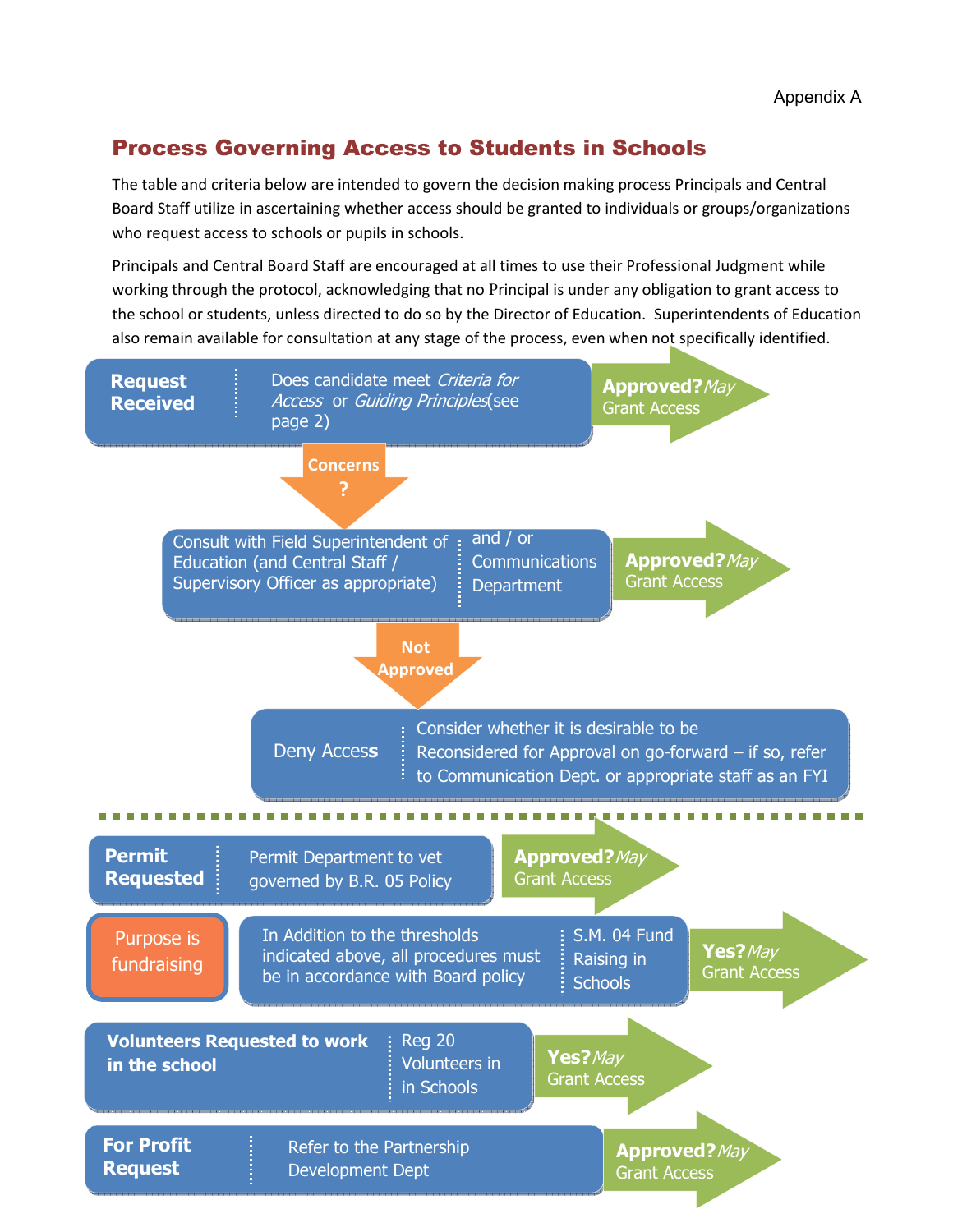## Criteria for Access to Students in Schools Individual/Organization must:

- • comply with Board's Mission and Vision Statements and its commitment to Gospel Values and Catholic Teaching.
- • be related to charitable, humanitarian, educational, or service activities consistent with the tenets of the Catholic church
- identify a need that will enhance learning opportunities for students
- • comply with any Provincial laws or Municipal by-laws and TCDSB policies, (including criminal background check as appropriate)
- be at no incremental cost to TCDSB

 Guiding Principles with respect to Access to Students in Schools by Individuals and Organizations:

## When considering who may have access to students in schools the following need to be followed:

- $\mathbf{1}$  further enhance student achievement and well-being at TCDSB and welcomes such organizations and individuals. 1 The board recognises the merit of engaging organizations and individuals to
- 2. There is deliberate consideration for the safety and well-being of students in determining access.
- 3. That access supports and is consistent with the Ontario Catholic School Graduate Expectations and Multi-year Strategic Plan including 'Fostering Student Achievement and Well-being' and 'Strengthening Public Confidence'.
- 4. That those groups being granted access are respectful of the Catholic Tradition and the tenets of our Catholic Social Teaching, which underpin the TCDSB Multi-Year Strategic Plan.
- 5. For those offering pastoral support that they be endorsed by the Archdiocese of Toronto.
- 6. That due diligence has been given to the social/emotional/physical /spiritual development of students when granting access.